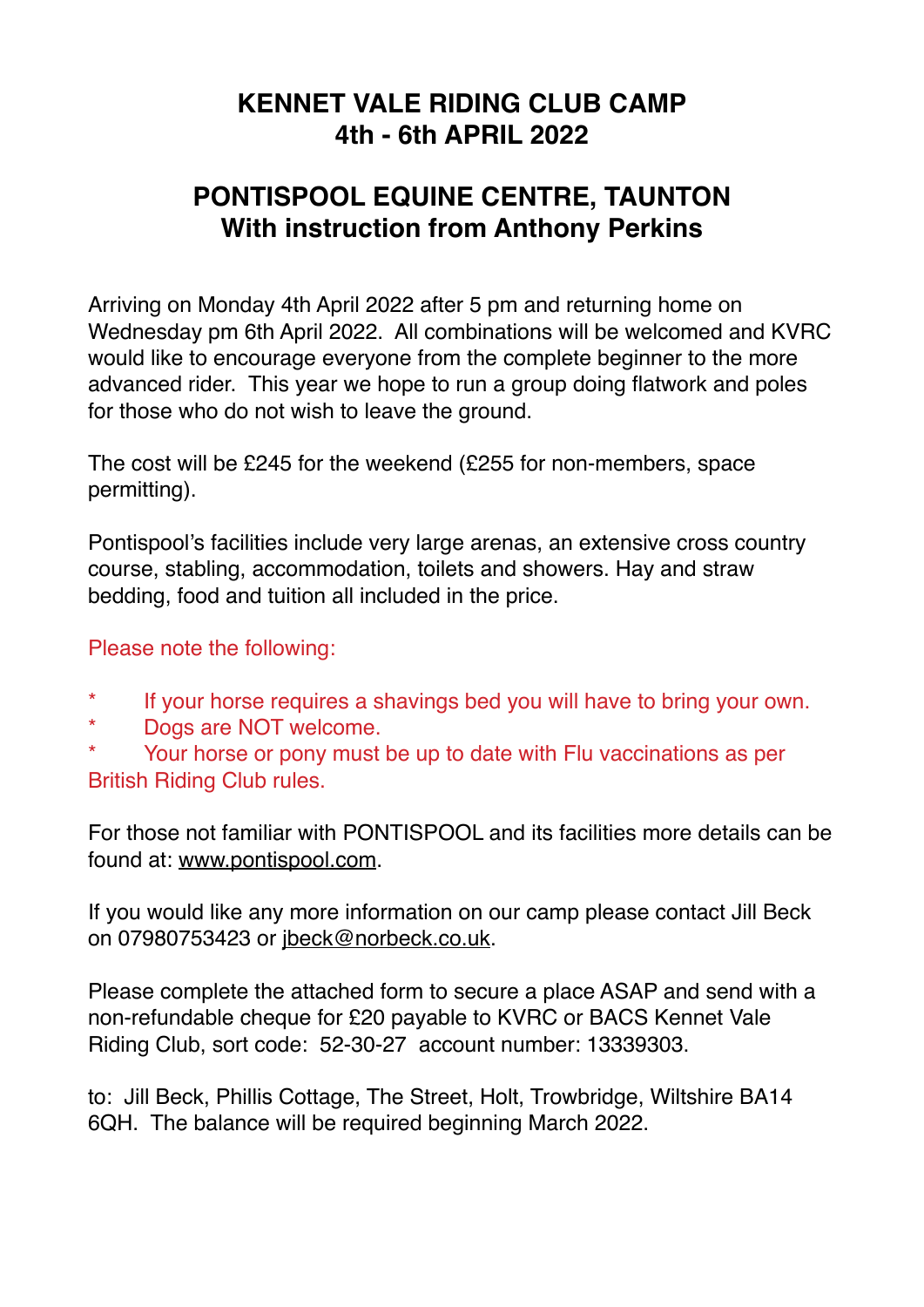## **KVRC PONTISPOOL CAMP BOOKING FORM 4th - 6th APRIL 2022**

| <b>NAME</b>                                                                            |  |
|----------------------------------------------------------------------------------------|--|
| <b>HORSE'S NAME</b>                                                                    |  |
| <b>ADDRESS</b>                                                                         |  |
| <b>CONTACT TEL NO</b>                                                                  |  |
| <b>EMAIL</b>                                                                           |  |
| <b>EMERGENCY CONTACT NO</b>                                                            |  |
| <b>BRIEF DESCRIPTION OF</b><br><b>EXPERIENCE OF RIDER</b>                              |  |
| <b>BRIEF DESCRIPTION OF</b><br><b>JUMPING EXPERIENCE OF</b><br><b>HORSE IE S/J X/C</b> |  |
| <b>DO YOU REQUIRE EMPTY</b><br><b>STABLE FOR SHAVINGS BED</b>                          |  |
| <b>ANY SPECIAL DIETARY</b><br><b>REQUIREMENTS</b>                                      |  |
| ANY MEDICAL CONDITIONS WE<br><b>SHOULD BE AWARE OF.</b>                                |  |

Please sign and return this from along with payment via Bacs or cheque (made payable to KVRC) to:

Jill Beck, Phillis Cottage, The Street, Holt, Trowbridge, Wilts. BA146QH